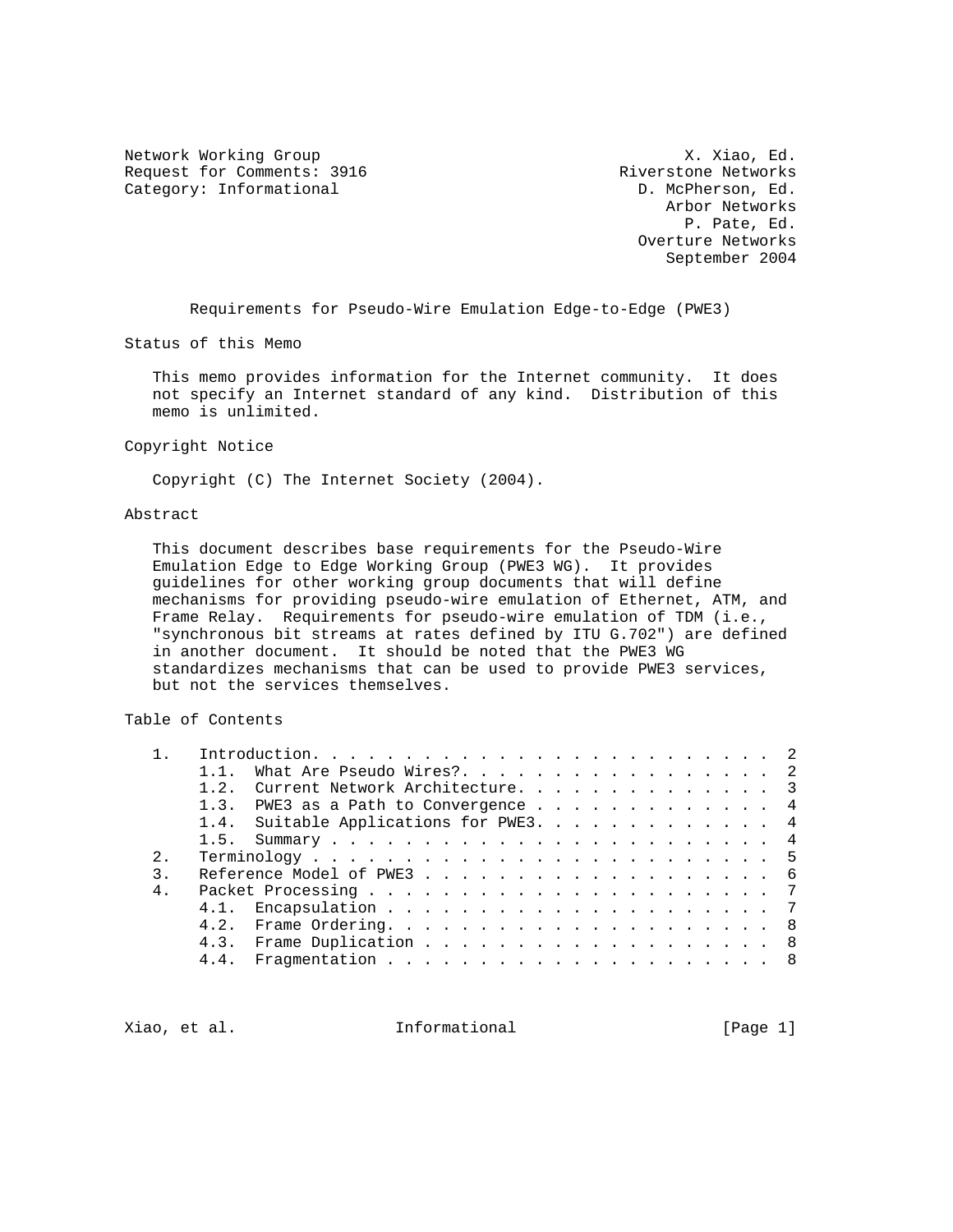|     |      | 4.5. Consideration of Per-PSN Packet Overhead. 9            |  |
|-----|------|-------------------------------------------------------------|--|
| 5.  |      | Maintenance of Emulated Services. 9                         |  |
|     | 5.1. | Setup and Teardown of Pseudo-Wires. 9                       |  |
|     | 5.2. | Handling Maintenance Message of the Native Services 10      |  |
|     |      | 5.3. PE-initiated Maintenance Messages 10                   |  |
| 6.  |      | Management of Emulated Services 12                          |  |
|     | 61   |                                                             |  |
|     | 6.2. | General MIB Requirements. 12                                |  |
|     |      | 6.3. Configuration and Provisioning. 13                     |  |
|     |      | 6.4. Performance Monitoring. 13                             |  |
|     |      | 6.5. Fault Management and Notifications13                   |  |
|     |      | 6.6. Pseudo-Wire Connection Verification and Traceroute. 13 |  |
| 7.  |      | Faithfulness of Emulated Services 13                        |  |
|     |      | 7.1. Characteristics of an Emulated Service. 14             |  |
|     |      | 7.2. Service Quality of Emulated Services. 14               |  |
| 8.  |      |                                                             |  |
| 9.  |      | Quality of Service (QoS) Considerations $\ldots$ 15         |  |
| 10. |      |                                                             |  |
| 11. |      | Security Considerations 16                                  |  |
| 12. |      |                                                             |  |
| 13. |      |                                                             |  |
|     |      | 13.1. Normative References. 17                              |  |
|     |      | 13.2. Informative References. 17                            |  |
| 14. |      |                                                             |  |
| 15. |      | Full Copyright Statement. 19                                |  |
|     |      |                                                             |  |

# 1. Introduction

1.1. What Are Pseudo Wires?

 Pseudo Wire Emulation Edge-to-Edge (PWE3) is a mechanism that emulates the essential attributes of a service such as ATM, Frame Relay or Ethernet over a Packet Switched Network (PSN). The required functions of PWs include encapsulating service-specific PDUs arriving at an ingress port, and carrying them across a path or tunnel, managing their timing and order, and any other operations required to emulate the behavior and characteristics of the service as faithfully as possible.

 From the customer perspective, the PW is perceived as an unshared link or circuit of the chosen service. However, there may be deficiencies that impede some applications from being carried on a PW. These limitations should be fully described in the appropriate service-specific documents and Applicability Statements.

Xiao, et al. 10 mm informational 1999 [Page 2]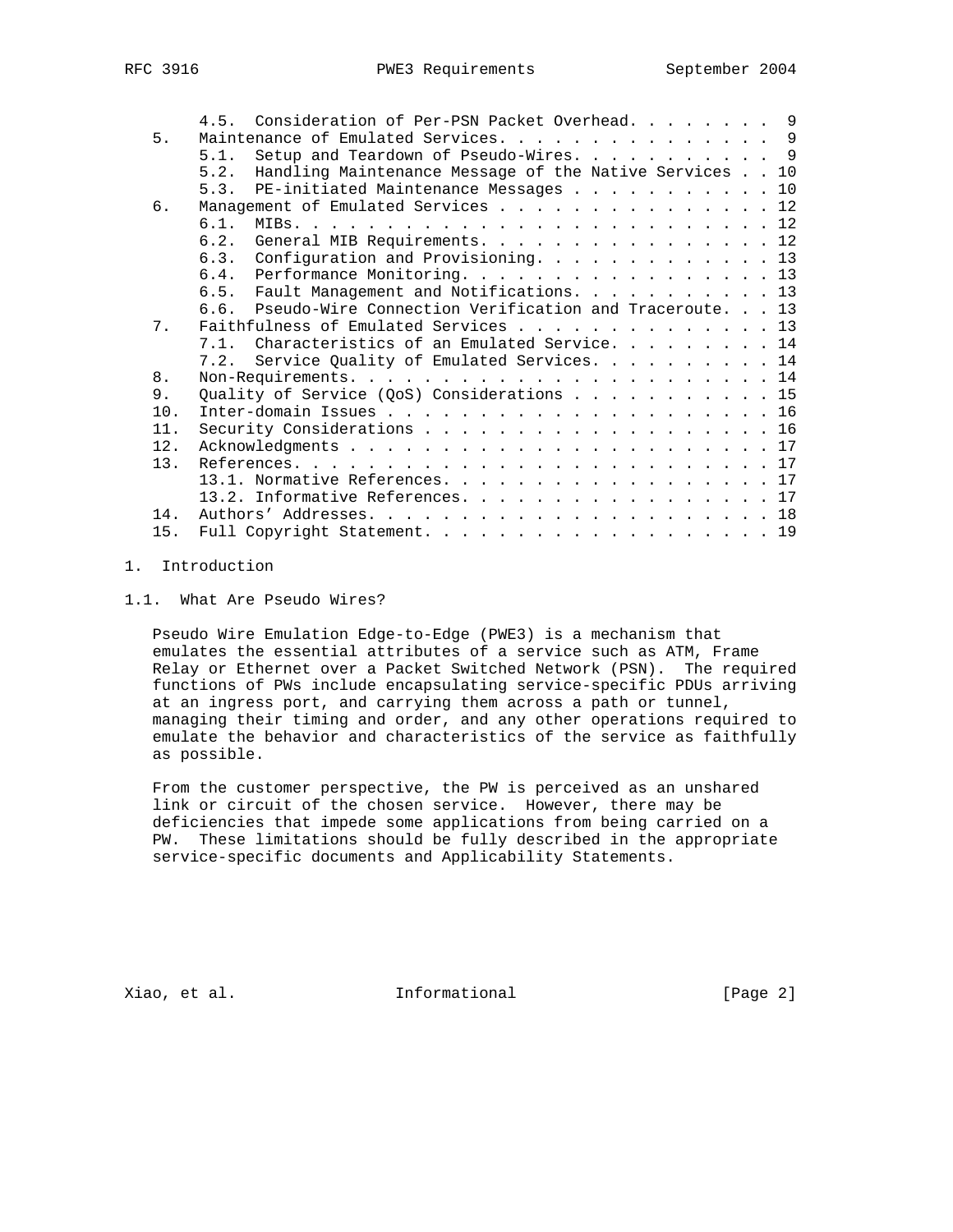# 1.2. Current Network Architecture

 The following sections give some background on where networks are today and why they are changing. It also talks about the motivation to provide converged networks while continuing to support existing services. Finally, it discusses how PWs can be a solution for this dilemma.

## 1.2.1. Multiple Networks

 For any given service provider delivering multiple services, the current infrastructure usually consists of parallel or "overlay" networks. Each of these networks implements a specific service, such as Frame Relay, Internet access, etc. This is expensive, both in terms of capital expense and operational costs. Furthermore, the presence of multiple networks complicates planning. Service providers wind up asking themselves these questions:

- Which of my networks do I build out?
- How many fibers do I need for each network?
- How do I efficiently manage multiple networks?

 A converged network helps service providers answer these questions in a consistent and economical fashion.

## 1.2.2. Transition to a Packet-Optimized Converged Network

 In order to maximize return on their assets and minimize their operating costs, service providers often look to consolidate the delivery of multiple service types onto a single networking technology.

 As packet traffic takes up a larger and larger portion of the available network bandwidth, it becomes increasingly useful to optimize public networks for the Internet Protocol. However, many service providers are confronting several obstacles in engineering packet-optimized networks. Although Internet traffic is the fastest growing traffic segment, it does not generate the highest revenue per bit. For example, Frame Relay traffic currently generates higher revenue per bit than native IP services do. Private line TDM services still generate even more revenue per bit than does Frame Relay. In addition, there is a tremendous amount of legacy equipment deployed within public networks that does not communicate using the Internet Protocol. Service providers continue to utilize non-IP equipment to deploy a variety of services, and see a need to interconnect this legacy equipment over their IP-optimized core networks.

Xiao, et al. 10 mm = Informational 1 mm = [Page 3]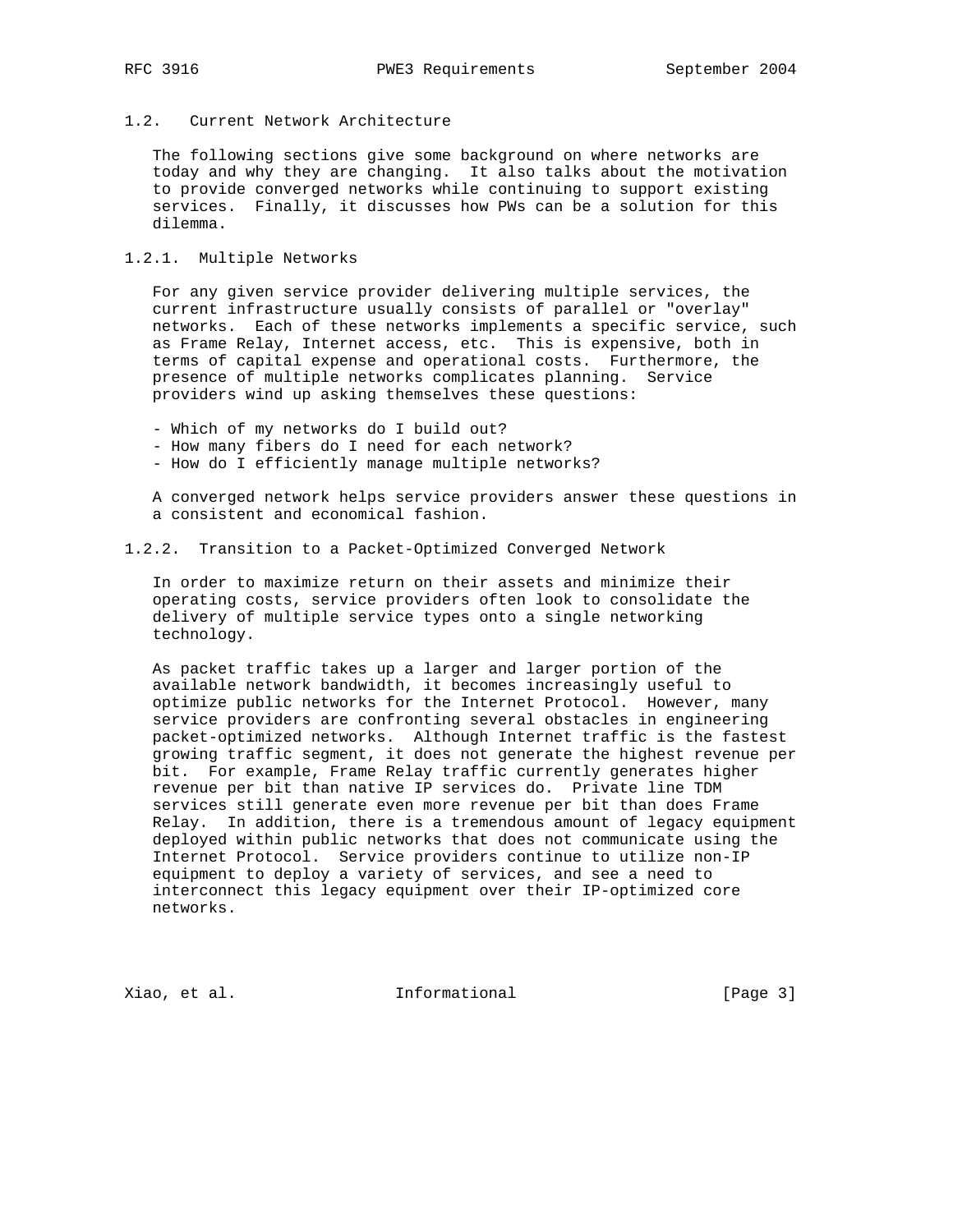## 1.3. PWE3 as a Path to Convergence

 How do service providers realize the capital and operational benefits of a new packet-based infrastructure, while leveraging the existing equipment and also protecting the large revenue stream associated with this equipment? How do they move from mature Frame Relay or ATM networks, while still being able to provide these lucrative services?

 One possibility is the emulation of circuits or services via PWs. Circuit emulation over ATM and interworking of Frame Relay and ATM have already been standardized. Emulation allows existing services to be carried across the new infrastructure, and thus enables the interworking of disparate networks.

 Implemented correctly, PWE3 can provide a means for supporting today's services over a new network.

#### 1.4. Suitable Applications for PWE3

 What makes an application suitable (or not) for PWE3 emulation? When considering PWs as a means of providing an application, the following questions must be considered:

- Is the application sufficiently deployed to warrant emulation?
- Is there interest on the part of service providers in providing an emulation for the given application?
- Is there interest on the part of equipment manufacturers in providing products for the emulation of a given application?
- Are the complexities and limitations of providing an emulation worth the savings in capital and operational expenses?

 If the answer to all four questions is "yes", then the application is likely to be a good candidate for PWE3. Otherwise, there may not be sufficient overlap between the customers, service providers, equipment manufacturers and technology to warrant providing such an emulation.

## 1.5. Summary

 To maximize the return on their assets and minimize their operational costs, many service providers are looking to consolidate the delivery of multiple service offerings and traffic types onto a single IP optimized network.

 In order to create this next-generation converged network, standard methods must be developed to emulate existing telecommunications

Xiao, et al. 10 mm = Informational 1 mm = [Page 4]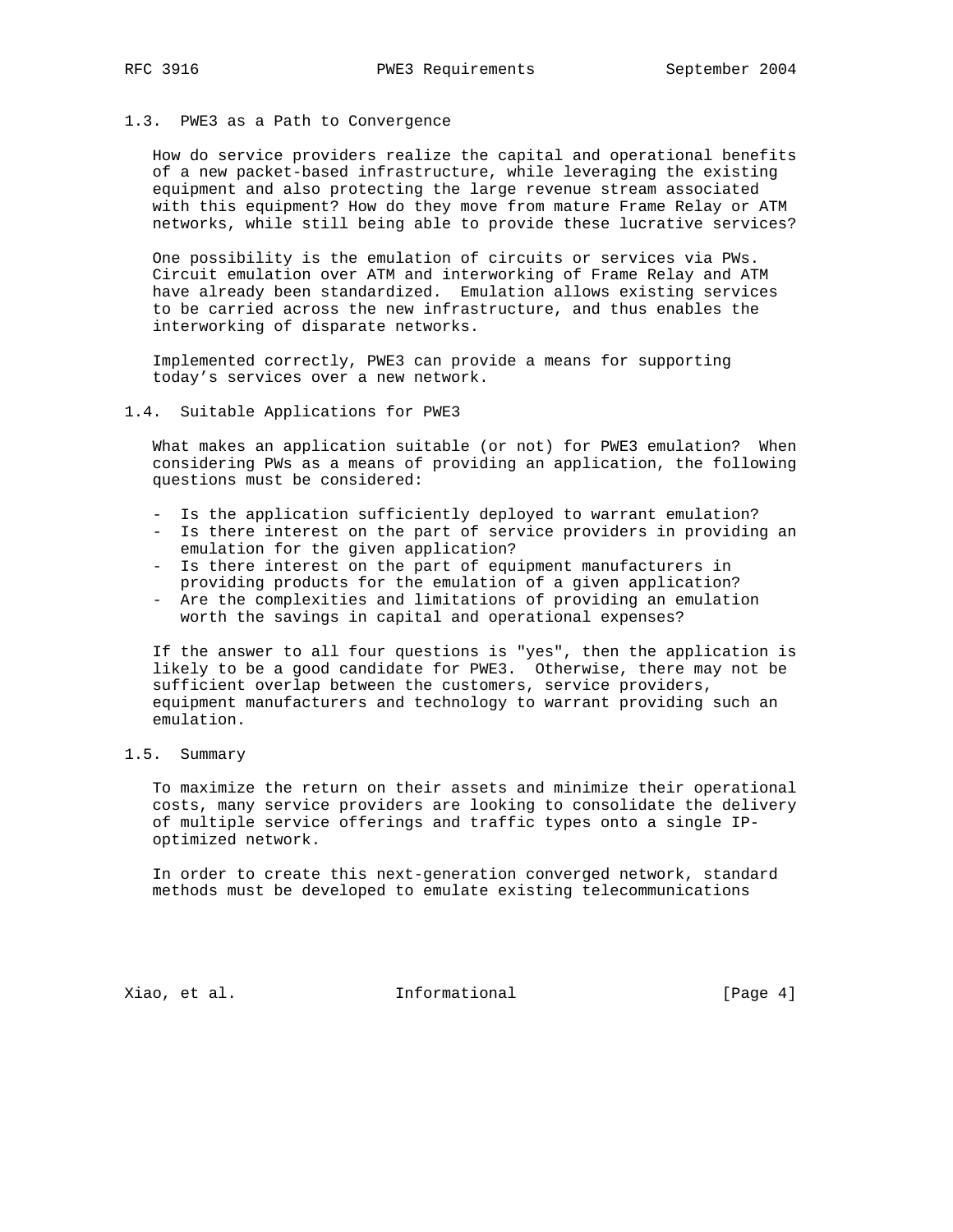RFC 3916 **PWE3 Requirements** September 2004

 formats such as Ethernet, Frame Relay, and ATM over IP-optimized core networks. This document describes requirements for accomplishing this goal.

2. Terminology

 The key words "MUST", "MUST NOT", "REQUIRED", "SHALL", "SHALLNOT", "SHOULD", "SHOULD NOT", "RECOMMENDED", "MAY", and "OPTIONAL" in this document are to be interpreted as described in RFC 2119.

Some terms used throughout this document are listed below.

Attachment Circuit (AC)

 The physical or virtual circuit attaching a CE to a PE. An AC can be a Frame Relay DLCI, an ATM VPI/VCI, an Ethernet port, a VLAN, a HDLC link, a PPP connection on a physical interface, a PPP session from an L2TP tunnel, an MPLS LSP, etc.

 Customer Edge (CE) A device where one end of a service originates and/or terminates. The CE is not aware that it is using an emulated service rather than a native service.

 Packet Switched Network (PSN) Within the context of PWE3, this is a network using IP or MPLS as the mechanism for packet forwarding.

Provider Edge (PE) A device that provides PWE3 to a CE.

 Pseudo Wire (PW) A mechanism that carries the essential elements of an emulated circuit from one PE to another PE over a PSN.

 Pseudo Wire Emulation Edge to Edge (PWE3) A mechanism that emulates the essential attributes of a service (such as a T1 leased line or Frame Relay) over a PSN.

 Pseudo Wire PDU A Protocol Data Unit (PDU) sent on the PW that contains all of the data and control information necessary to emulate the desired service.

PSN Tunnel  $\qquad \qquad$  A tunnel across a PSN inside which one or more PWs can be carried.

Xiao, et al. 100 mm informational 100 mm informational [Page 5]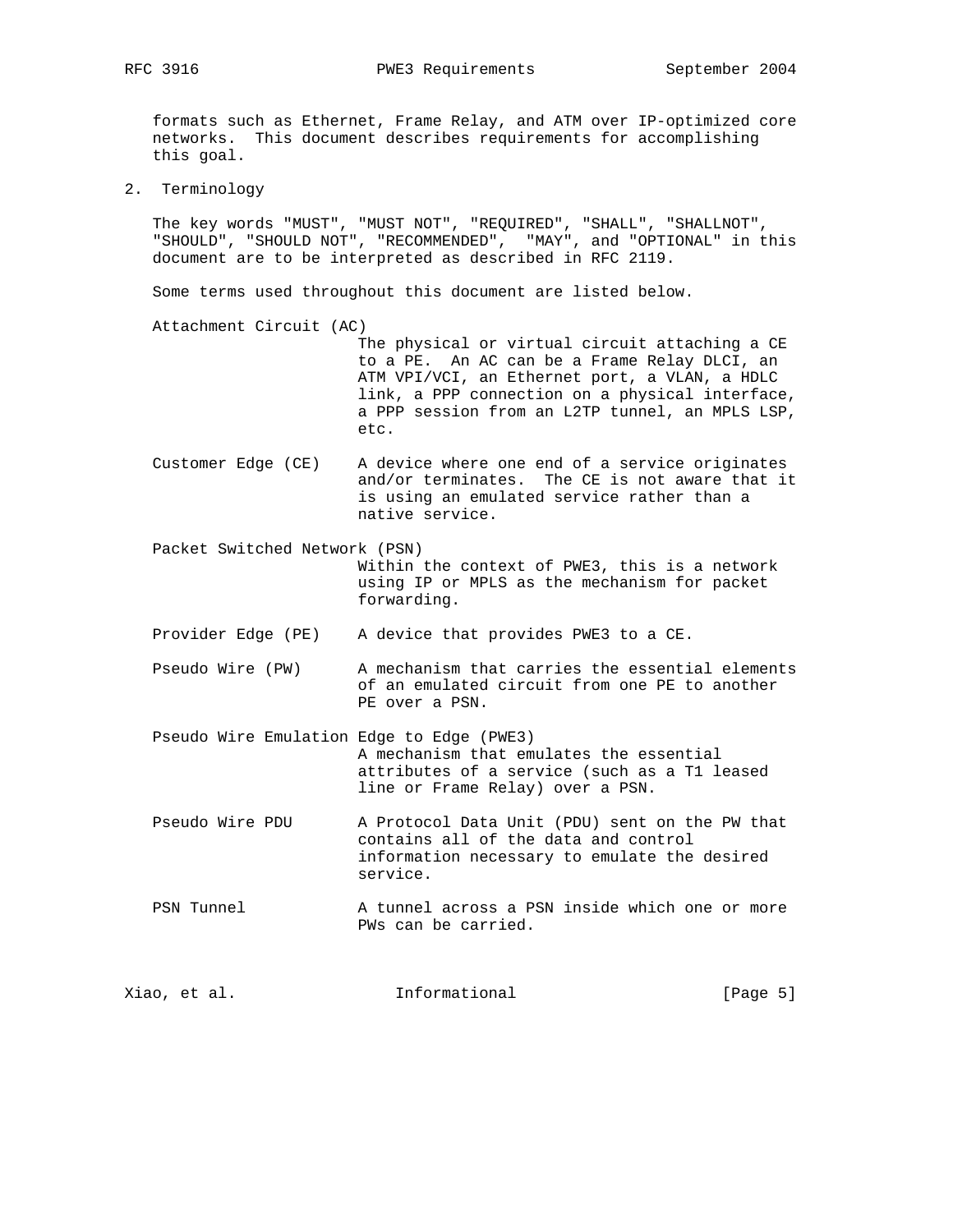## 3. Reference Model of PWE3

 A pseudo-wire (PW) is a connection between two provider edge (PE) devices which connects two attachment circuits (ACs). An AC can be a Frame Relay DLCI, an ATM VPI/VCI, an Ethernet port, a VLAN, a HDLC link, a PPP connection on a physical interface, a PPP session from an L2TP tunnel, an MPLS LSP, etc.



#### Figure 1: PWE3 Reference Model

 During the setup of a PW, the two PEs will be configured or will automatically exchange information about the service to be emulated so that later they know how to process packets coming from the other end. After a PW is set up between two PEs, frames received by one PE from an AC are encapsulated and sent over the PW to the remote PE, where native frames are re-constructed and forwarded to the other CE. For a detailed PWE3 architecture overview, readers should refer to the PWE3 architecture document [PWE3\_ARCH].

 This document does not assume that a particular type of PWs (e.g., [L2TPv3] sessions or [MPLS] LSPs) or PSNs (e.g., IP or MPLS) is used. Instead, it describes generic requirements that apply to all PWs and PSNs, for all services including Ethernet, ATM, and Frame Relay, etc.

Xiao, et al. Informational [Page 6]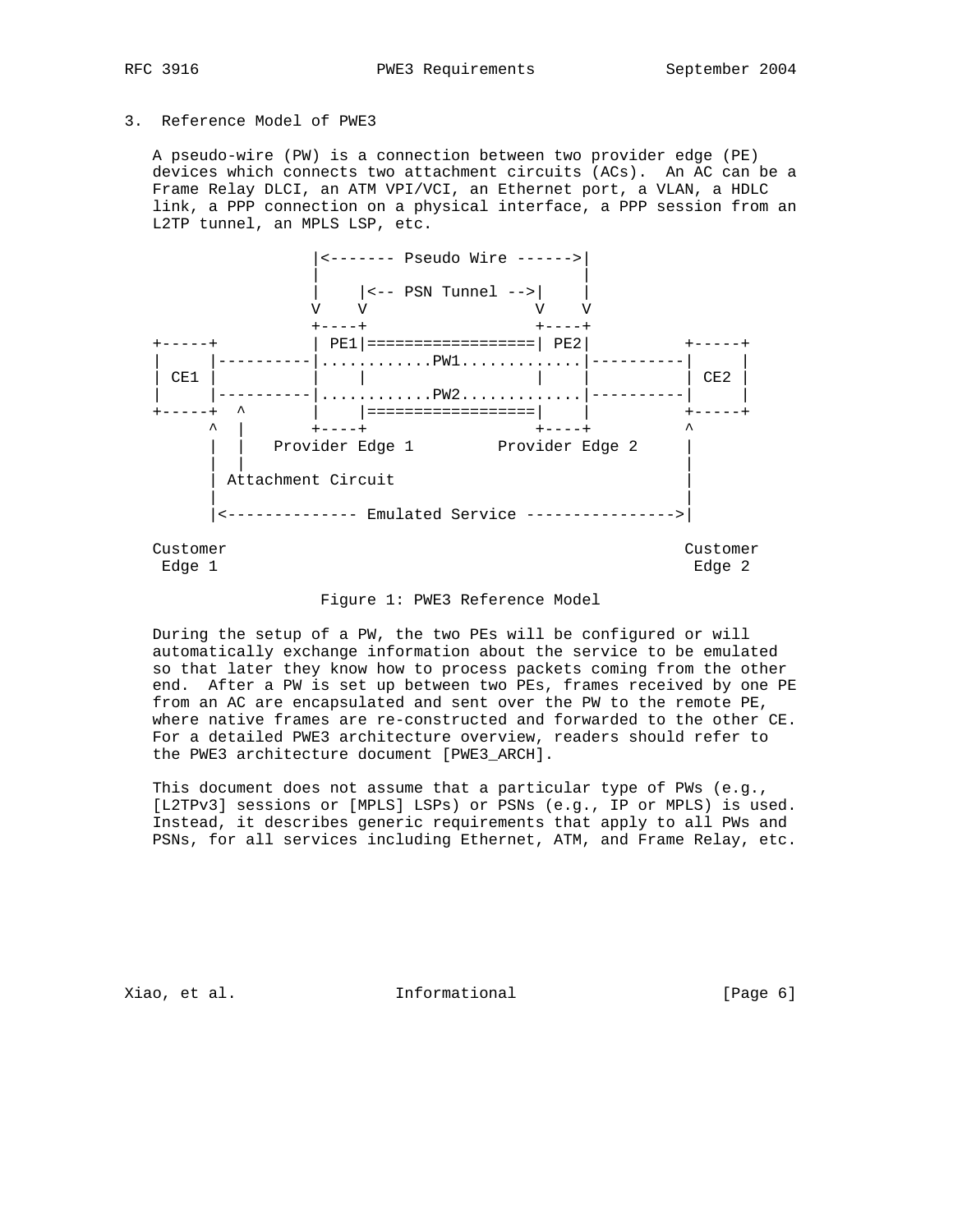#### 4. Packet Processing

This section describes data plane requirements for PWE3.

4.1. Encapsulation

 Every PE MUST provide an encapsulation mechanism for PDUs from an AC. It should be noted that the PDUs to be encapsulated may or may not contain L2 header information. This is service specific. Every PWE3 service MUST specify what the PDU is.

 A PW header consists of all the header fields in a PW PDU that are used by the PW egress to determine how to process the PDU. The PSN tunnel header is not considered as part of the PW header.

Specific requirements on PDU encapsulation are listed below.

#### 4.1.1. Conveyance of Necessary L2 Header Information

 The egress of a PW needs some information, e.g., which native service the PW PDUs belong to, and possibly some L2 header information, in order to know how to process the PDUs received. A PWE3 encapsulation approach MUST provide some mechanism for conveying such information from the PW ingress to the egress. It should be noted that not all such information must be carried in the PW header of the PW PDUs. Some information (e.g., service type of a PW) can be stored as state information at the egress during PW setup.

4.1.2. Support of Variable Length PDUs

 A PWE3 approach MUST accommodate variable length PDUs, if variable length PDUs are allowed by the native service. For example, a PWE3 approach for Frame Relay MUST accommodate variable length frames.

4.1.3. Support of Multiplexing and Demultiplexing

 If a service in its native form is capable of grouping multiple circuits into a "trunk", e.g., multiple ATM VCCs in a VPC or multiple Ethernet 802.1Q interfaces in a port, some mechanism SHOULD be provided so that a single PW can be used to connect two end-trunks. From encapsulation perspective, sufficient information MUST be carried so that the egress of the PW can demultiplex individual circuits from the PW.

Xiao, et al. 100 mm informational 100 mm informational [Page 7]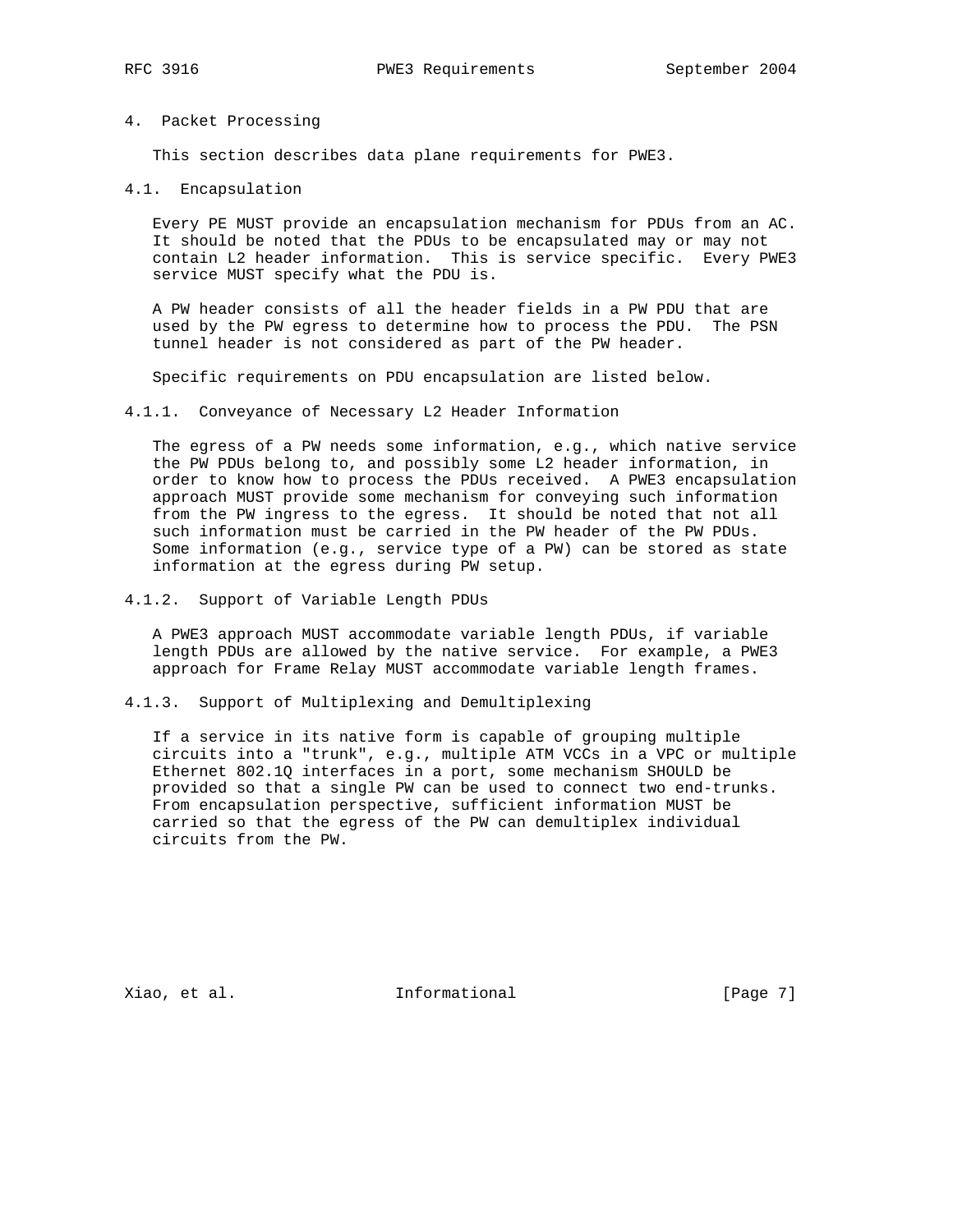# 4.1.4. Validation of PW-PDU

 Most L2 frames have a checksum field to assure frame integrity. Every PWE3 service MUST specify whether the frame's checksum should be preserved across the PW, or should be removed at the ingress PE and then be re-calculated and inserted at the egress PE. For protocols such as ATM and FR, the checksum covers link-local information such as the circuit identifiers (e.g., FR DLCI or ATM VPI/VCI). Therefore, such checksum MUST be removed at the ingress PE and recalculated at the egress PE.

## 4.1.5. Conveyance of Payload Type Information

 Under some circumstances, it is desirable to be able to distinguish PW traffic from other types of traffic such as IPv4 or IPv6 or OAM. For example, if Equal Cost Multi-Path (ECMP) is employed in a PSN, this additional distinguishability can be used to reduce the chance that PW packets get misordered by the load balancing mechanism. Some mechanism SHOULD provide this distinguishability if needed. Such mechanism MAY be defined in the PWE3 WG or other WGs.

## 4.2. Frame Ordering

 When packets carrying the PW PDUs traverse a PW, they may arrive at the egress out of order. For some services, the frames (either control frames only or both control and data frames) must be delivered in order. For such services, some mechanism MUST be provided for ensuring in-order delivery. Providing a sequence number in the PW header for each packet is one possible approach to detect out-of-order frames. Mechanisms for re-ordering frames may be provided by Native Service Processing (NSP) [PWE3\_ARCH] but are out of scope of PWE3.

## 4.3. Frame Duplication

 In rare cases, packets traversing a PW may be duplicated. For some services, frame duplication is not allowed. For such services some mechanism MUST be provided to ensure that duplicated frames will not be delivered. The mechanism may or may not be the same as the mechanism used to ensure in-order frame delivery.

# 4.4. Fragmentation

 If the combined size of the L2 payload and its associated PWE3 and PSN headers exceeds the PSN path MTU, the L2 payload may need to be fragmented (Alternatively the L2 frame may be dropped). For certain native service, fragmentation may also be needed to maintain a control frame's relative position to the data frames (e.g., an ATM PM

Xiao, et al. 10 mm informational 1999 [Page 8]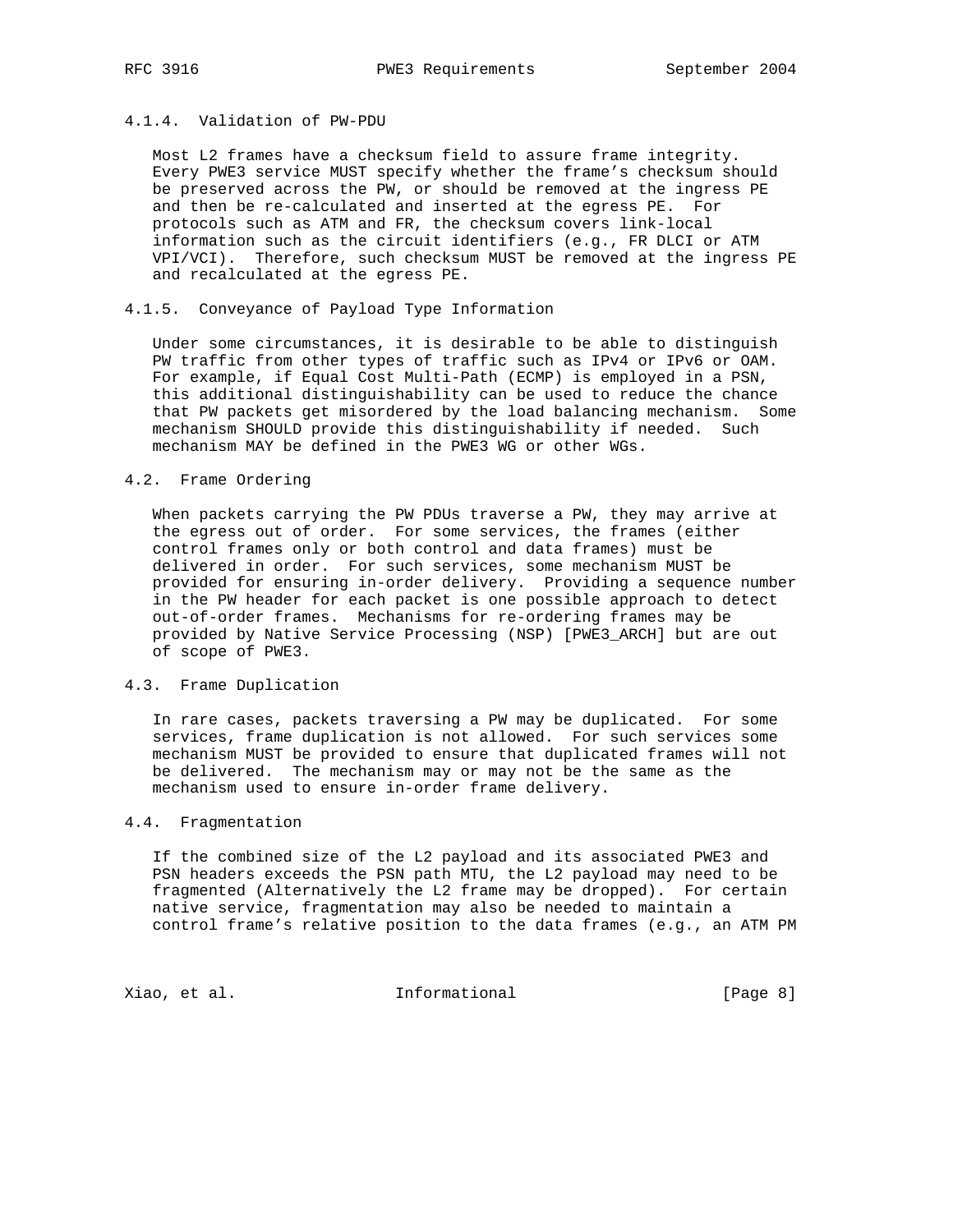cell's relative position). In general, fragmentation has a performance impact. It is therefore desirable to avoid fragmentation if possible. However, for different services, the need for fragmentation can be different. When there is potential need for fragmentation, each service-specific PWE3 document MUST specify whether to fragment the frame in question or to drop it. If an emulated service chooses to drop the frame, the consequence MUST be specified in its applicability statement.

## 4.5. Consideration of Per-PSN Packet Overhead

 When the L2 PDU size is small, in order to reduce PSN tunnel header overhead, multiple PDUs MAY be concatenated before a PSN tunnel header is added. Each encapsulated PDU still carries its own PW header so that the egress PE knows how to process it. However, the benefit of concatenating multiple PDUs for header efficiency should be weighed against the resulting increase in delay, jitter and the larger penalty incurred by packet loss.

5. Maintenance of Emulated Services

This section describes maintenance requirements for PWE3.

5.1. Setup and Teardown of Pseudo-Wires

 A PW must be set up before an emulated circuit can be established, and must be torn down when an emulated circuit is no longer needed. Setup and teardown of a PW can be triggered by a command from the management plane of a PE, or by Setup/Teardown of an AC (e.g., an ATM SVC), or by an auto-discovery mechanism.

 Every PWE3 approach MUST define some setup mechanism for establishing the PWs. During the setup process, the PEs need to exchange some information (e.g., to learn each other's capability). The setup mechanism MUST enable the PEs to exchange all necessary information. For example, both endpoints must agree on methods for encapsulating PDUs and handling frame ordering. Which signaling protocol to use and what information to exchange are service specific. Every PWE3 approach MUST specify them. Manual configuration of PWs can be considered as a special kind of signaling and is allowed.

 If a native circuit is bi-directional, the corresponding emulated circuit can be signaled "Up" only when the associated PW and PSN tunnels in both directions are functional.

Xiao, et al. 10 mm = Informational 1 mm = [Page 9]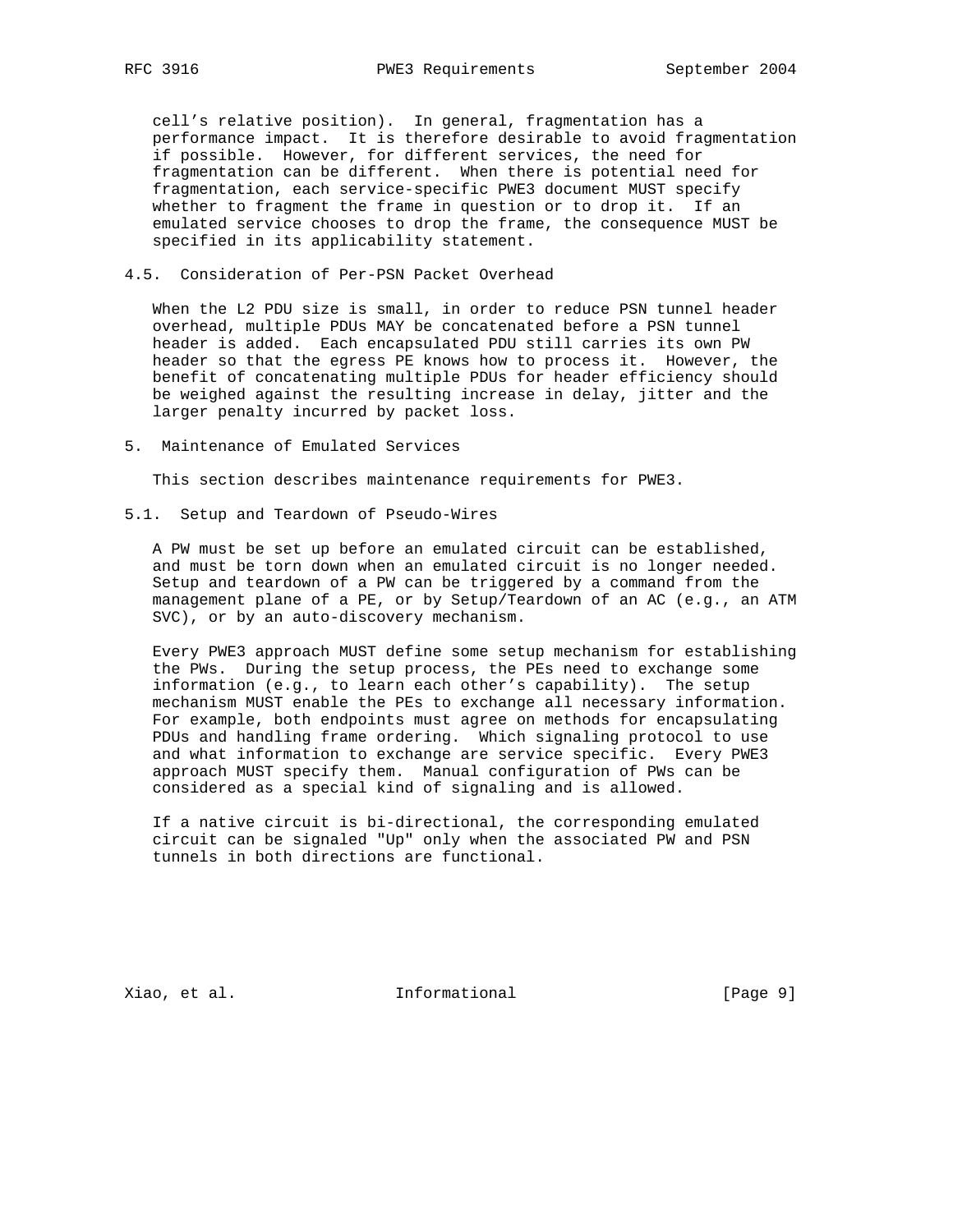## 5.2. Handling Maintenance Message of the Native Services

 Some native services have mechanisms for maintenance purpose, e.g., ATM OAM and FR LMI. Such maintenance messages can be in-band (i.e., mixed with data messages in the same AC) or out-of-band (i.e., sent in a dedicated control circuit). For such services, all in-band maintenance messages related to a circuit SHOULD be transported in band just like data messages through the corresponding PW to the remote CE. In other words, no translation is needed at the PEs for in-band maintenance messages. In addition, it MAY be desirable to provide higher reliability for maintenance messages. The mechanisms for providing high reliability do not have to be defined in the PWE3 WG.

 Out-of-band maintenance messages between a CE and a PE may relate to multiple ACs between the CE and the PE. They need to be processed at the local PE and possibly at the remote PE as well. If a native service has some out-of-band maintenance messages, the corresponding emulated service MUST specify how to process such messages at the PEs. In general, an out-of-band maintenance message is either translated into an in-band maintenance message of the native service or a PWE-specific maintenance message for every AC related to that out-of-band message. As an example, assume the ACs between a CE and a PE are some ATM VCCs inside a VPC. When a F4 AIS [UNI3.0] from the CE is received by the PE, the PE should translate that F4 AIS into a F5 AIS and send it to the remote CE for every VCC. Alternatively, the PE should generate a PWE-specific maintenance message (e.g., label withdrawal) to the remote PE for every VCC. When the remote PE receives such a PWE-specific maintenance message, it may need to generate a maintenance message of the native service and send it to the attached CE.

#### 5.3. PE-initiated Maintenance Messages

 A PE needs to initiate some maintenance messages under some circumstances without being triggered by any native maintenance messages from the CE. These circumstances are usually caused by fault, e.g., a PW failure in the PSN or a link failure between the CE and the PE.

 The reason the PEs need to initiate some maintenance messages under a fault condition is because the existence of a PW between two CEs would otherwise reduce the CEs' maintenance capability. This is illustrated in the following example. If two CEs are directly connected by a physical wire, a native service (e.g., ATM) can use notifications from the lower layer (e.g., the physical link layer) to

Xiao, et al. 10 mm informational [Page 10]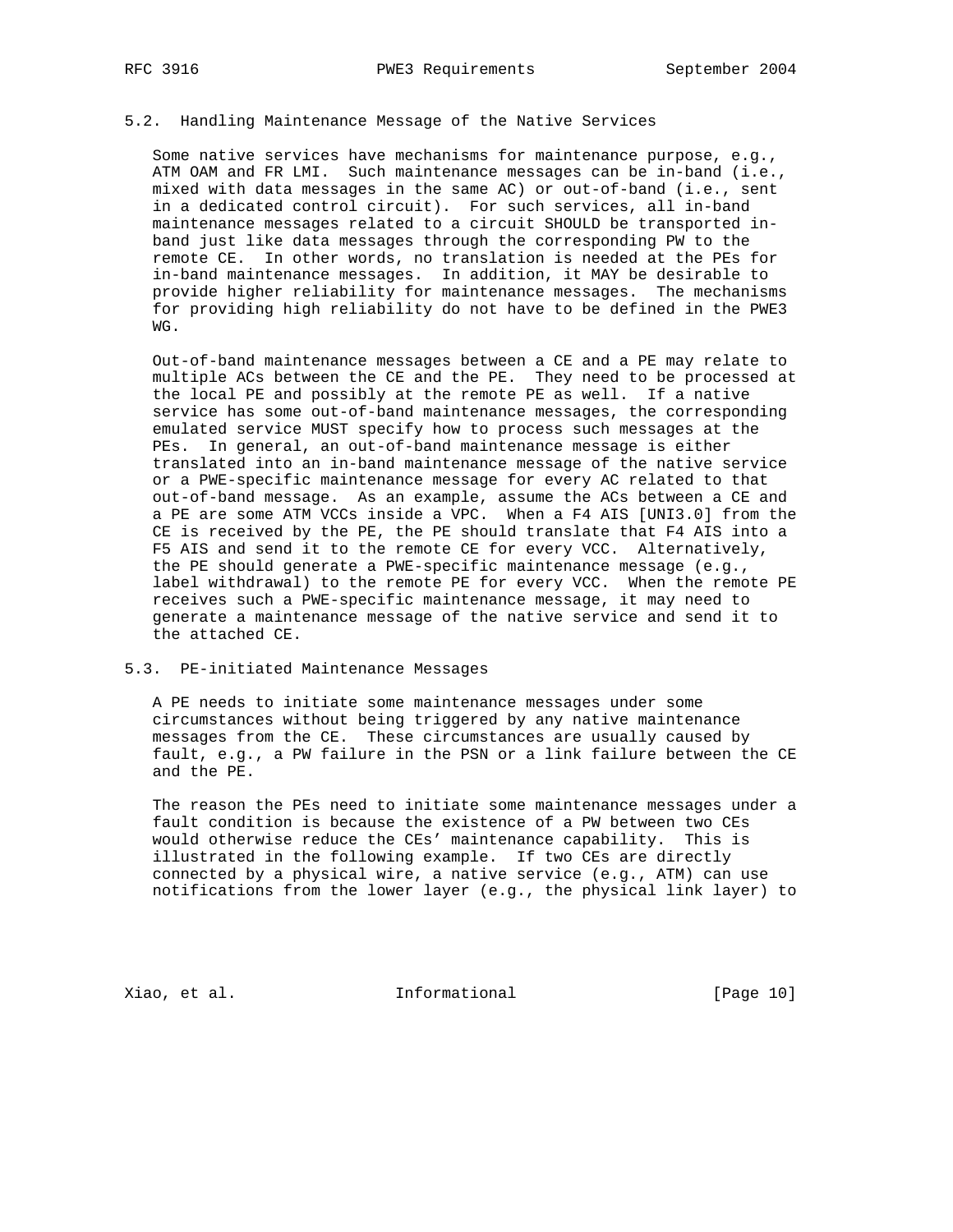assist its maintenance. For example, an ATM PVC can be signaled "Down" if the physical wire fails. However, consider the following scenario.

 +-----+ Phy-link +----+ +----+ Phy-link +-----+ | CE1 |----------| PE1|......PW......|PE2 |----------| CE2 | +-----+ +----+ +----+ +-----+

 If the PW between PE1 and PE2 fails, CE1 and CE2 will not receive physical link failure notification. As a result, they cannot declare failure of the emulated circuit in a timely fashion, which will in turn affect higher layer applications. Therefore, when the PW fails, PE1 and PE2 need to initiate some maintenance messages to notify the client layer on CE1 and CE2 that use the PW as a server layer. (In this case, the client layer is the emulated service). Similarly, if the physical link between PE1-CE1 fails, PE1 needs to initiate some maintenance message(s) so that the client layer at CE2 will be notified. PE2 may need to be involved in this process.

 In the rare case when a physical wire between two CEs incurs many bit errors, the physical link can be declared "Down" and the client layer at the CEs be notified. Similarly, a PW can incur packet loss, corruption, and out-of-order delivery. These can be considered as "generalized bit error". Upon detection of excessive "generalized bit error", a PW can be declared "Down" and the detecting PE needs to initiate a maintenance message so that the client layer at the CE is notified.

In general, every emulated service MUST specify:

- \* Under what circumstances PE-initiated maintenance messages are needed,
- \* Format of the maintenance messages, and
- \* How to process the maintenance messages at the remote PE.

 Some monitoring mechanisms are needed for detecting such circumstances, e.g., a PW failure. Such mechanisms can be defined in the PWE3 WG or elsewhere.

 Status of a group of emulated circuits may be affected identically by a single network incidence. For example, when the physical link between a CE and a PE fails, all the emulated circuits that go through that link will fail. It is desirable that a single maintenance message be used to notify failure of the whole group of emulated circuits connected to the same remote PE. A PWE3 approach MAY provide some mechanism for notifying status changes of a group of emulated circuits. One possible approach is to associate each

Xiao, et al. 10 mm informational 1999 [Page 11]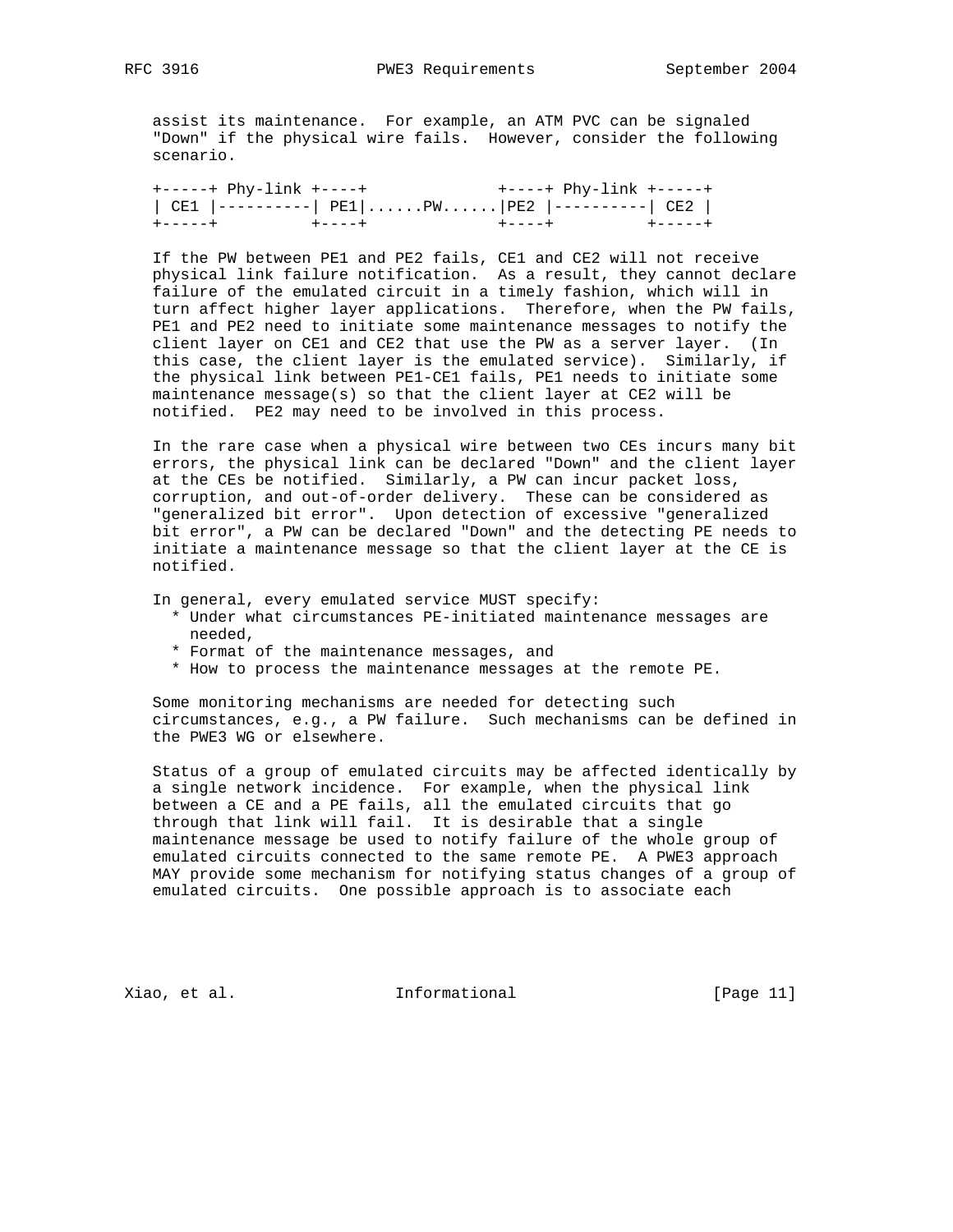emulated circuit with a group ID while setting up the PW for that emulated circuit. In a maintenance message, that group ID can be used to refer to all the emulated circuits in that group.

 If a PE needs to generate and send a maintenance message to a CE, the PE MUST use a maintenance message of the native service. This is essential in keeping the emulated service transparent to the CEs.

 The requirements stated in this section are aligned with the ITU-T maintenance philosophy for telecommunications networks [G805] (i.e., client layer/server layer concept).

6. Management of Emulated Services

 Each PWE3 approach SHOULD provide some mechanisms for network operators to manage the emulated service. These mechanisms can be in the forms described below.

6.1. MIBs

 SNMP MIBs [SMIV2] MUST be provided for managing each emulated circuit as well as pseudo-wire in general. These MIBs SHOULD be created with the following requirements.

6.2. General MIB Requirements

 New MIBs MUST augment or extend where appropriate, existing tables as defined in other existing service-specific MIBs for existing services such as MPLS or L2TP. For example, the ifTable as defined in the Interface MIB [IFMIB] MUST be augmented to provide counts of out-of order packets. A second example is the extension of the MPLS-TE-MIB [TEMIB] when emulating circuit services over MPLS. Rather than redefining the tunnelTable so that PWE can utilize MPLS tunnels, for example, entries in this table MUST instead be extended to add additional PWE-specific objects. A final example might be to extend the IP Tunnel MIB [IPTUNMIB] in such a way as to provide PWE3 specific semantics when tunnels other than MPLS are used as PSN transport. Doing so facilitates a natural extension of those objects defined in the existing MIBs in terms of management, as well as leveraging existing agent implementations.

An AC MUST appear as an interface in the ifTable.

Xiao, et al. 10 mm informational [Page 12]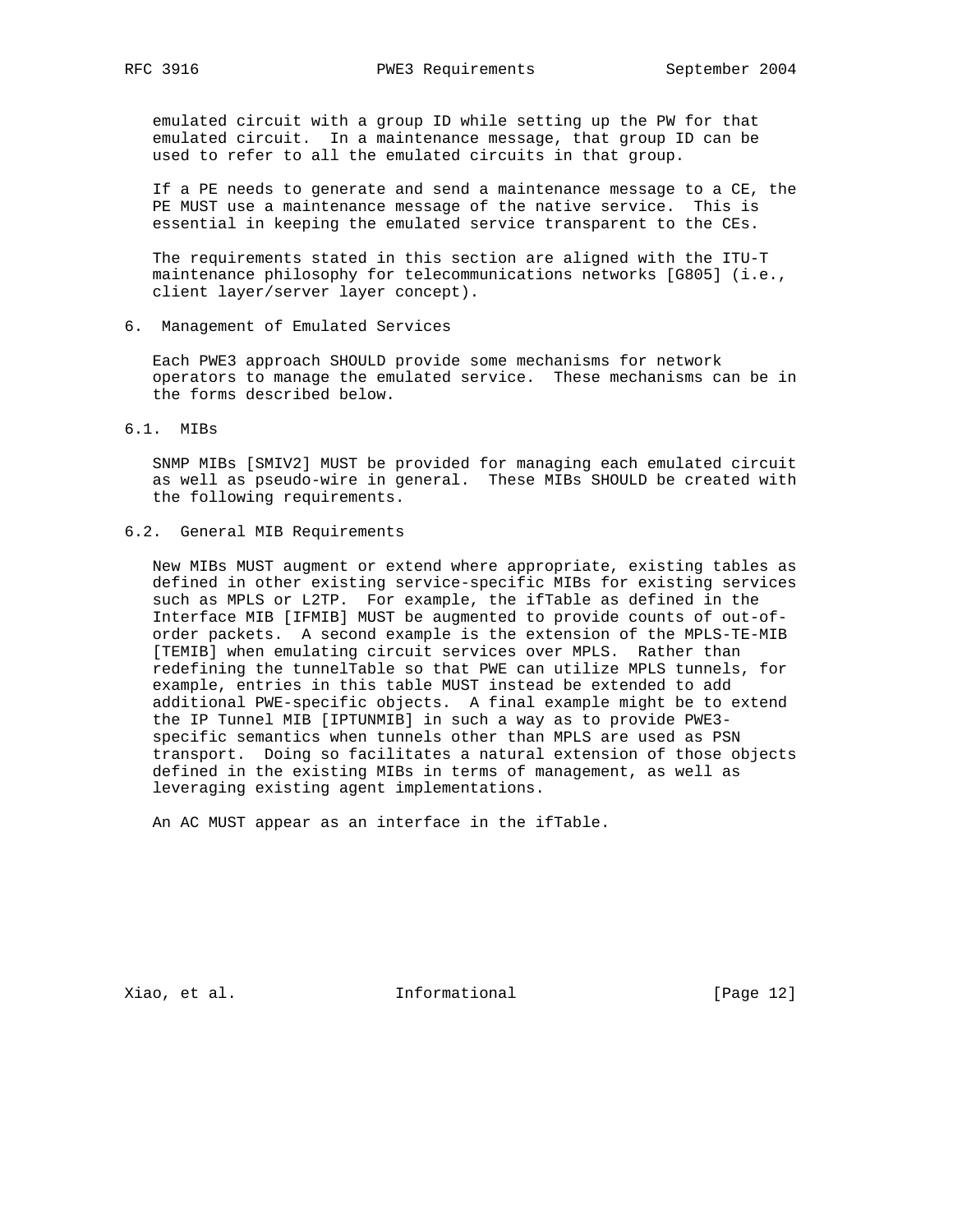6.3. Configuration and Provisioning

 MIB Tables MUST be designed to facilitate configuration and provisioning of the AC.

 The MIB(s) MUST facilitate intra-PSN configuration and monitoring of ACs.

6.4. Performance Monitoring

MIBs MUST collect statistics for performance and fault management.

 MIBs MUST provide a description of how existing counters are used for PW emulation and SHOULD not replicate existing MIB counters.

6.5. Fault Management and Notifications

 Notifications SHOULD be defined where appropriate to notify the network operators of any interesting situations, including faults detected in the AC.

 Objects defined to augment existing protocol-specific notifications in order to add PWE functionality MUST explain how these notifications are to be emitted.

6.6. Pseudo-Wire Connection Verification and Traceroute

 For network management purpose, a connection verification mechanism SHOULD be supported by PWs. Connection verification as well as other alarming mechanisms can alert network operators that a PW has lost its remote connection. It is sometimes desirable to know the exact functional path of a PW for troubleshooting purpose, thus a traceroute function capable of reporting the path taken by data packets over the PW SHOULD be provided.

7. Faithfulness of Emulated Services

 An emulated service SHOULD be as similar to the native service as possible, but NOT REQUIRED to be identical. The applicability statement of a PWE3 service MUST report limitations of the emulated service.

 Some basic requirements on faithfulness of an emulated service are described below.

Xiao, et al. 10 mm informational 1999 [Page 13]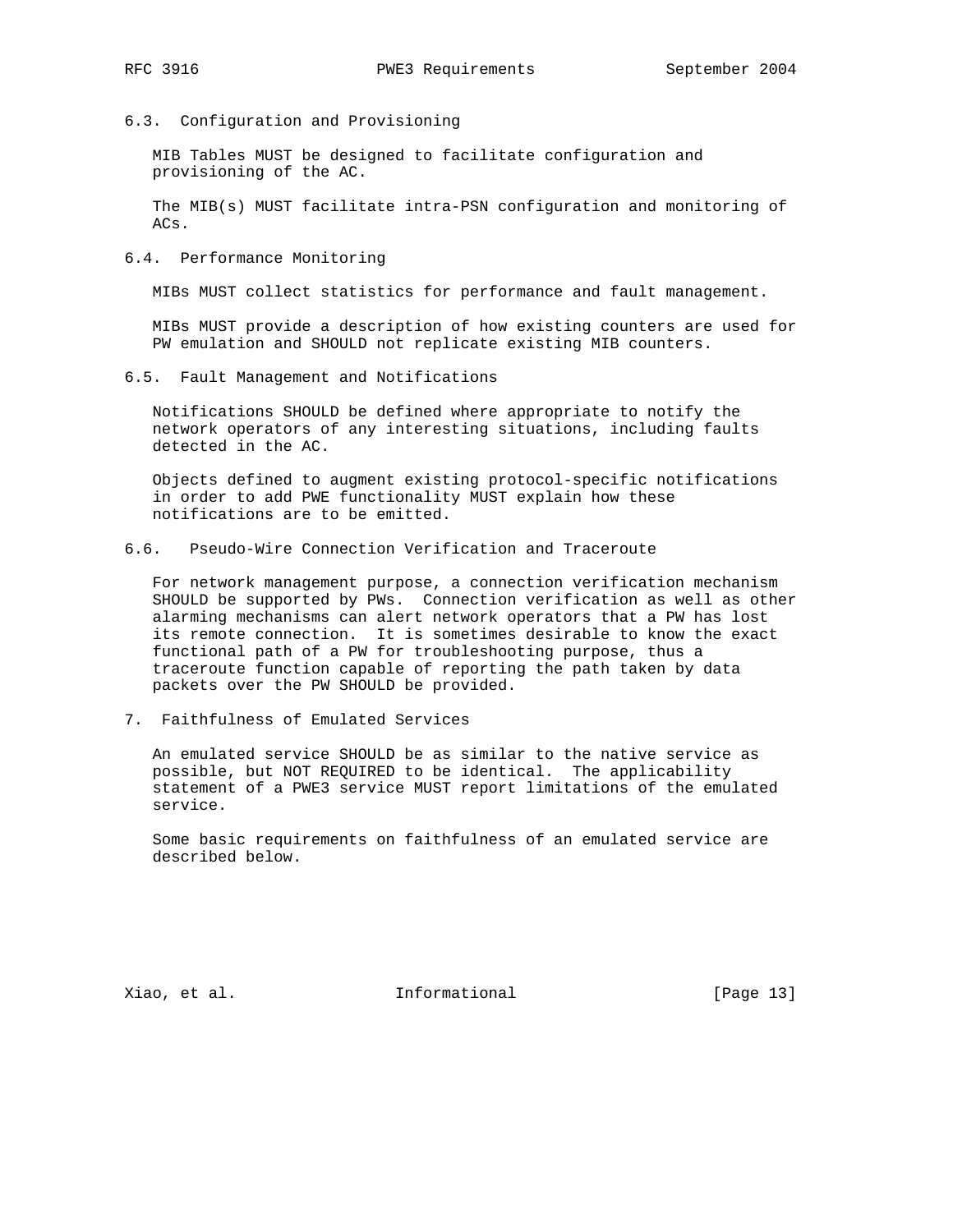# 7.1. Characteristics of an Emulated Service

 From the perspective of a CE, an emulated circuit is characterized as an unshared link or circuit of the chosen service, although service quality of the emulated service may be different from that of a native one. Specifically, the following requirements MUST be met:

- 1) It MUST be possible to define type (e.g., Ethernet, which is inherited from the native service), speed (e.g., 100Mbps), and MTU size for an emulated circuit, if it is possible to do so for a native circuit.
- 2) If the two endpoints CE1 and CE2 of emulated circuit #1 are connected to PE1 and PE2, respectively, and CE3 and CE4 of emulated circuit #2 are also connected to PE1 and PE2, then the PWs of these two emulated circuits may share the same physical paths between PE1 and PE2. But from each CE's perspective, its emulated circuit MUST appear as unshared. For example, CE1/CE2 MUST NOT be aware of existence of emulated circuit #2 or CE3/CE4.
- 3) If an emulated circuit fails (either at one of the ACs or in the middle of the PW), both CEs MUST be notified in a timely manner, if they will be notified in the native service (see Section 5.3 for more information). The definition of "timeliness" is service-dependent.
- 4) If a routing protocol (e.g., IGP) adjacency can be established over a native circuit, it MUST be possible to be established over an emulated circuit as well.
- 7.2. Service Quality of Emulated Services

 It is NOT REQUIRED that an emulated service provide the same service quality as the native service. The PWE3 WG only defines mechanisms for providing PW emulation, not the services themselves. What quality to provide for a specific emulated service is a matter between a service provider (SP) and its customers, and is outside scope of the PWE3 WG.

8. Non-Requirements

 Some non-requirements are mentioned in various sections of this document. Those work items are outside scope of the PWE3 WG. They are summarized below:

Xiao, et al. 10 mm informational 1999 [Page 14]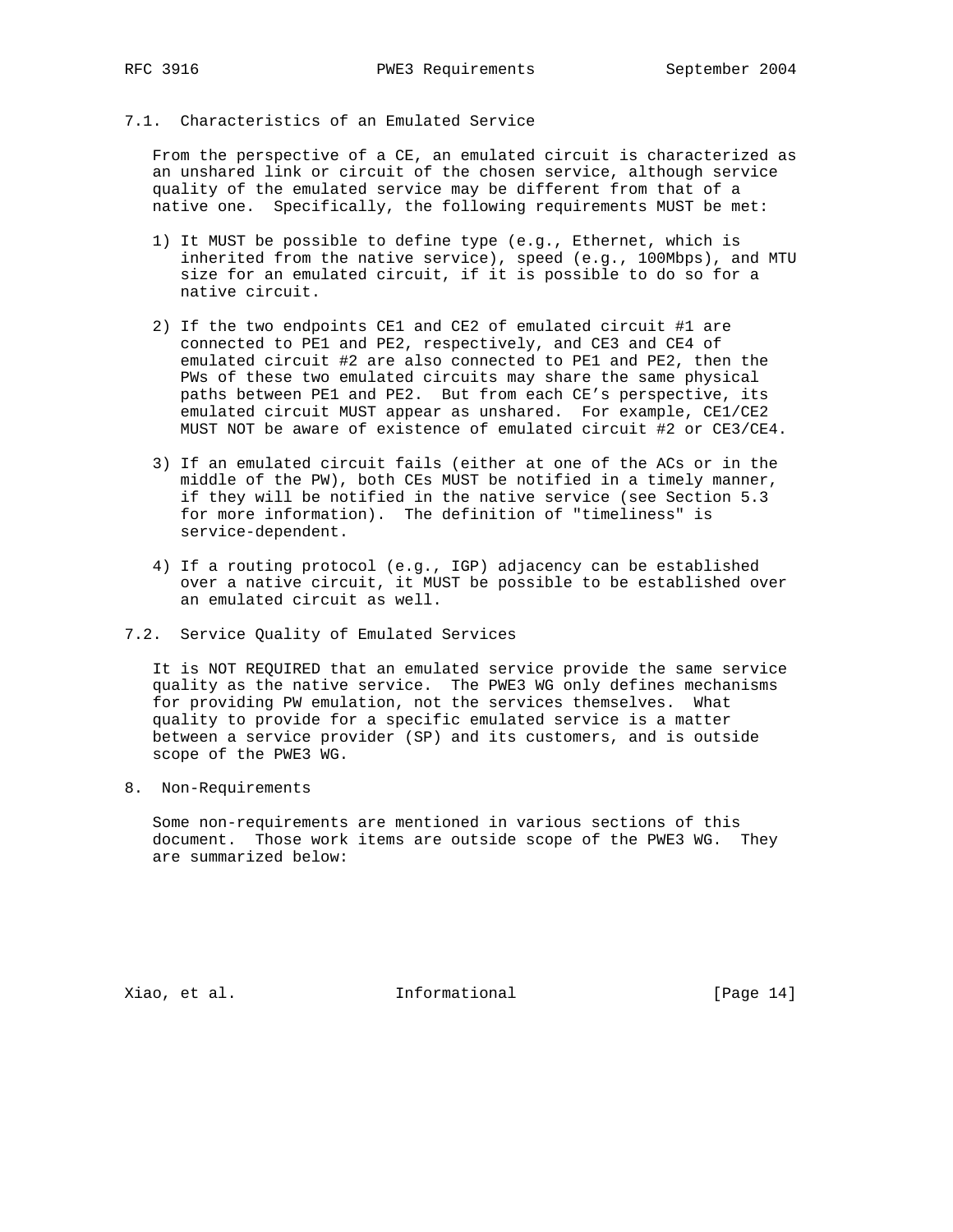- Service interworking;

 In Service Interworking, the IWF (Interworking Function) between two dissimilar protocols (e.g., ATM & MPLS, Frame Relay & ATM, ATM & IP, ATM & L2TP, etc.) terminates the protocol used in one network and translates (i.e., maps) its Protocol Control Information (PCI) to the PCI of the protocol used in other network for User, Control and Management Plane functions to the extent possible.

- Selection of a particular type of PWs;
- To make the emulated services perfectly match their native services;
- Defining mechanisms for signaling the PSN tunnels;
- Defining how to perform traffic management on packets that carry PW PDUs;
- Providing any multicast service that is not native to the emulated medium.

 To illustrate this point, Ethernet transmission to a multicast IEEE-48 address is considered in scope, while multicast services like [MARS] that are implemented on top of the medium are out of scope;

9. Quality of Service (QoS) Considerations

 Some native services such as ATM can offer higher service quality than best effort Internet service. QoS is therefore essential for ensuring that emulated services are compatible (but not necessarily identical) to their native forms. It is up to network operators to decide how to provide QoS - They can choose to rely on over provisioning and/or deploy some QoS mechanisms.

 In order to take advantage of QoS mechanisms defined in other working groups, e.g., the traffic management schemes defined in DiffServ WG, it is desirable that some mechanisms exists for differentiating the packets resulted from PDU encapsulation. These mechanisms do not have to be defined in the PWE3 approaches themselves. For example, if the resulted packets are MPLS or IP packets, their EXP or DSCP field can be used for marking and differentiating. A PWE3 approach MAY provide guidelines for marking and differentiating.

Xiao, et al. 10 mm informational 1999 [Page 15]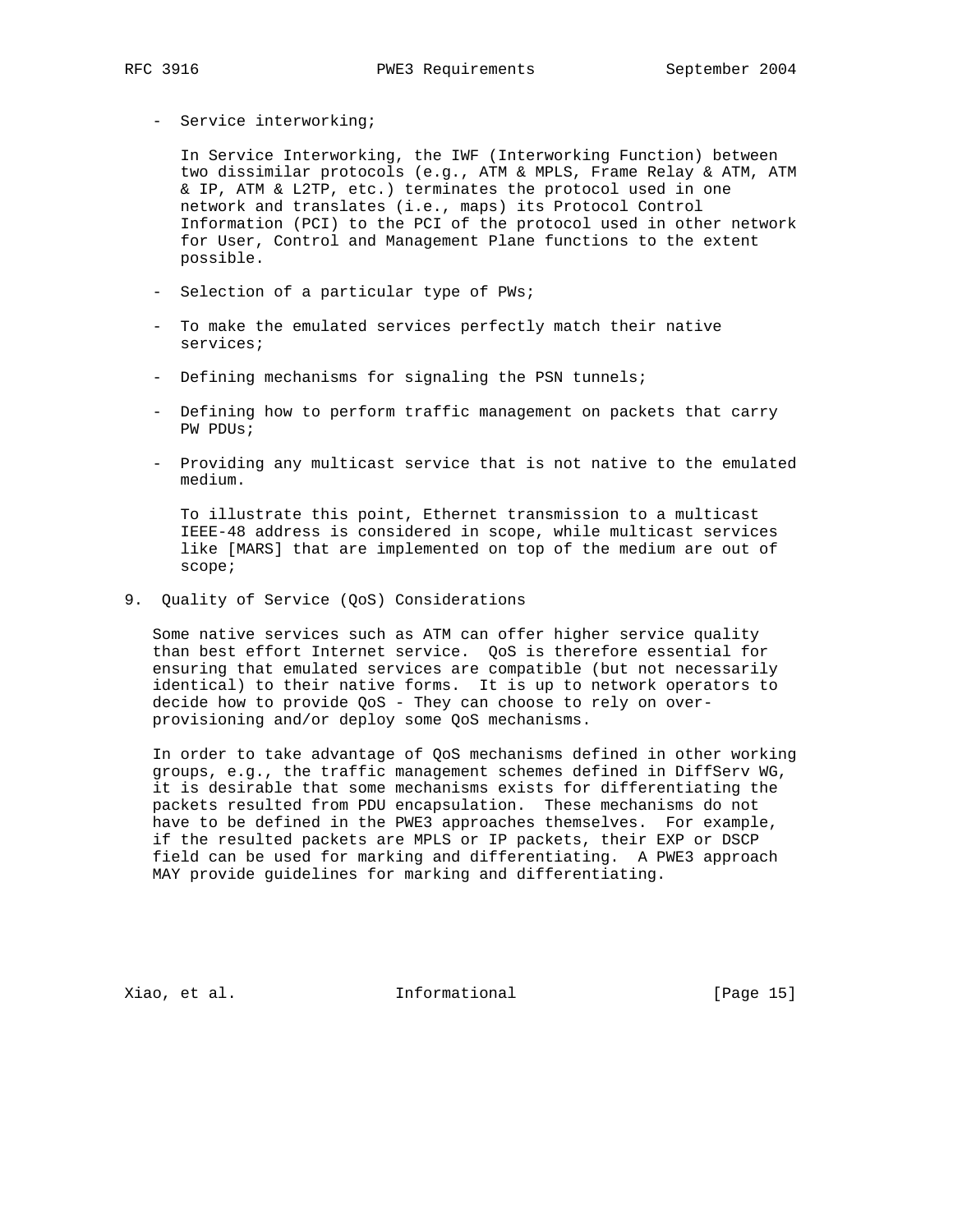The applicability of PWE3 to a particular service depends on the sensitivity of that service (or the CE implementation) to delay/jitter etc and the ability of the application layer to mask them. PWE3 may not be applicable to services that have severe constraints in this respect.

## 10. Inter-domain Issues

 PWE is a matter between the PW end-points and is transparent to the network devices between the PW end-points. Therefore, inter-domain PWE is fundamentally similar to intra-domain PWE. As long as PW end-points use the same PWE approach, they can communicate effectively, regardless of whether they are in the same domain. Security may become more important in the inter-domain case and some security measure such as end-point authentication MAY be applied. QoS may become more difficult to deliver too, as one service provider has no control over another service provider's provisioning and traffic management policy. To solve the inter-domain QoS problem, service providers have to cooperate. Once they agree at a contractual level to provider high quality of service to certain traffic (e.g., PWE traffic), the mechanisms defined in other working groups, e.g., Diffserv WG, can be used.

 Inter-domain PSN tunnels are generally more difficult to set up, tear down and maintain than intra-domain ones. But that is an issue for PSN tunneling protocols such as MPLS and L2TPv3 and is outside the scope of PWE3.

## 11. Security Considerations

 The PW end-point, PW demultiplexing mechanism, and the payloads of the native service can all be vulnerable to attack. PWE3 should leverage security mechanisms provided by the PW Demultiplexer or PSN Layers. Such mechanisms SHOULD protect PW end-point and PW Demultiplexer mechanism from denial-of-service (DoS) attacks and spoofing of the native data units. Preventing unauthorized access to PW end-points and other network devices is generally effective against DoS attacks and spoofing, and can be part of protection mechanism. Protection mechanisms SHOULD also address the spoofing of tunneled PW data. The validation of traffic addressed to the PW Demultiplexer end-point is paramount in ensuring integrity of PW encapsulation. Security protocols such as IPsec [RFC2401] can be used.

Xiao, et al. 100 mm informational 100 mm informational [Page 16]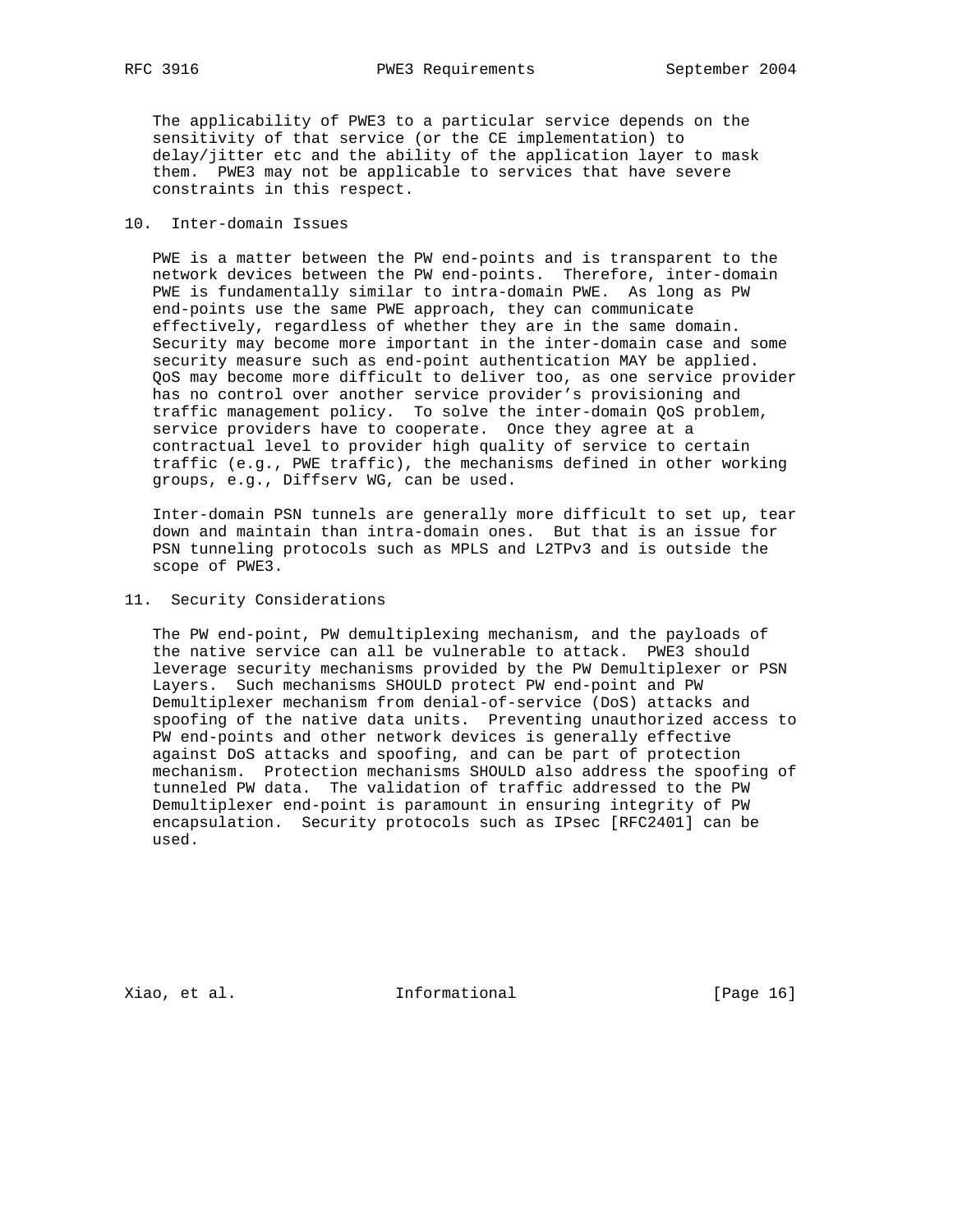12. Acknowledgments

 The authors would like to acknowledge input from M. Aissaoui, M. Bocci, S. Bryant, R. Cohen, N. Harrison, G. Heron, T. Johnson, A. Malis, L. Martini, E. Rosen, J. Rutemiller, T. So, Y. Stein, and S. Vainshtein.

- 13. References
- 13.1. Normative References
	- [IFMIB] McCloghrie, K. and F. Kastenholz, "The Interfaces Group MIB", RFC 2863, June 2000.
	- [SMIV2] McCloghrie, K., Perkins, D., and J. Schoenwaelder, "Structure of Management Information Version 2 (SMIv2)", STD 58, RFC 2578, April 1999.

13.2. Informative References

- [G805] "Generic Functional Architecture of Transport Networks", ITU-T Recommendation G.805, 2000.
- [IPTUNMIB] Thaler, D., "IP Tunnel MIB", RFC 2667, August 1999.
- [L2TPv3] Lau, J., Townsley, M., and I. Goyret, et al., "Layer Two Tunneling Protocol (Version 3)", Work in Progress, June 2004.
- [MARS] Armitage, G., "Support for Multicast over UNI 3.0/3.1 based ATM Networks", RFC 2022, November 1996.
- [MPLS] Rosen, E., Viswanathan, A., and R. Callon, "Multiprotocol Label Switching Architecture", RFC 3031, January 2001.
- [PWE3\_ARCH] S. Bryant and P. Pate, et. al., "PWE3 Architecture", Work in Progress, March 2004.
- [RFC2401] Kent, S. and R. Atkinson, "Security Architecture for the Internet Protocol", RFC 2401, November 1998.
- [TEMIB] Srinivasan, C., Viswanathan, A., and T. Nadeau, "Multiprotocol Label Switching (MPLS) Traffic Engineering (TE) Management Information Base (MIB)", RFC 3812, June 2004.
- [UNI3.0] ATM Forum, "ATM User-Network Interface Specification Version 3.0", Sept. 1993.

Xiao, et al. Informational [Page 17]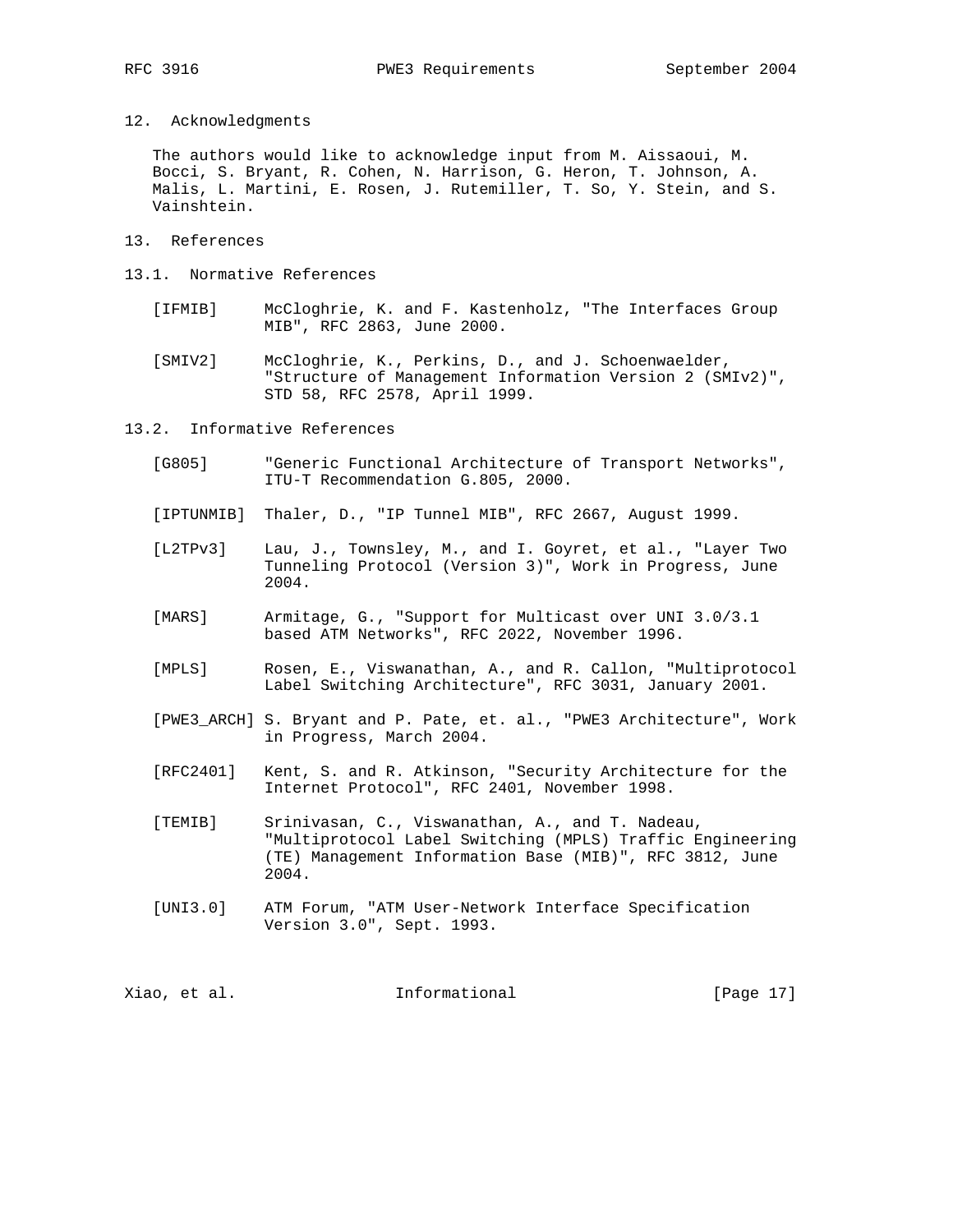14. Authors' Addresses

 XiPeng Xiao (Editor) Riverstone Networks 5200 Great America Parkway Santa Clara, CA 95054

EMail: xxiao@riverstonenet.com

 Danny McPherson (Editor) Arbor Networks

EMail: danny@arbor.net

 Prayson Pate (Editor) Overture Networks 507 Airport Boulevard, Suite 111 Morrisville, NC, USA 27560

EMail: prayson.pate@overturenetworks.com

 Vijay Gill AOL Time Warner

EMail: vijaygill9@aol.com

 Kireeti Kompella Juniper Networks, Inc. 1194 N. Mathilda Ave. Sunnyvale, CA 94089

EMail: kireeti@juniper.net

 Thomas D. Nadeau Cisco Systems, Inc. 300 Beaver Brook Drive Boxborough, MA 01719 EMail: tnadeau@cisco.com

 Craig White Level 3 Communications, LLC. 1025 Eldorado Blvd. Broomfield, CO, 80021

EMail: Craig.White@Level3.com

Xiao, et al. 10 mm informational 1999 [Page 18]